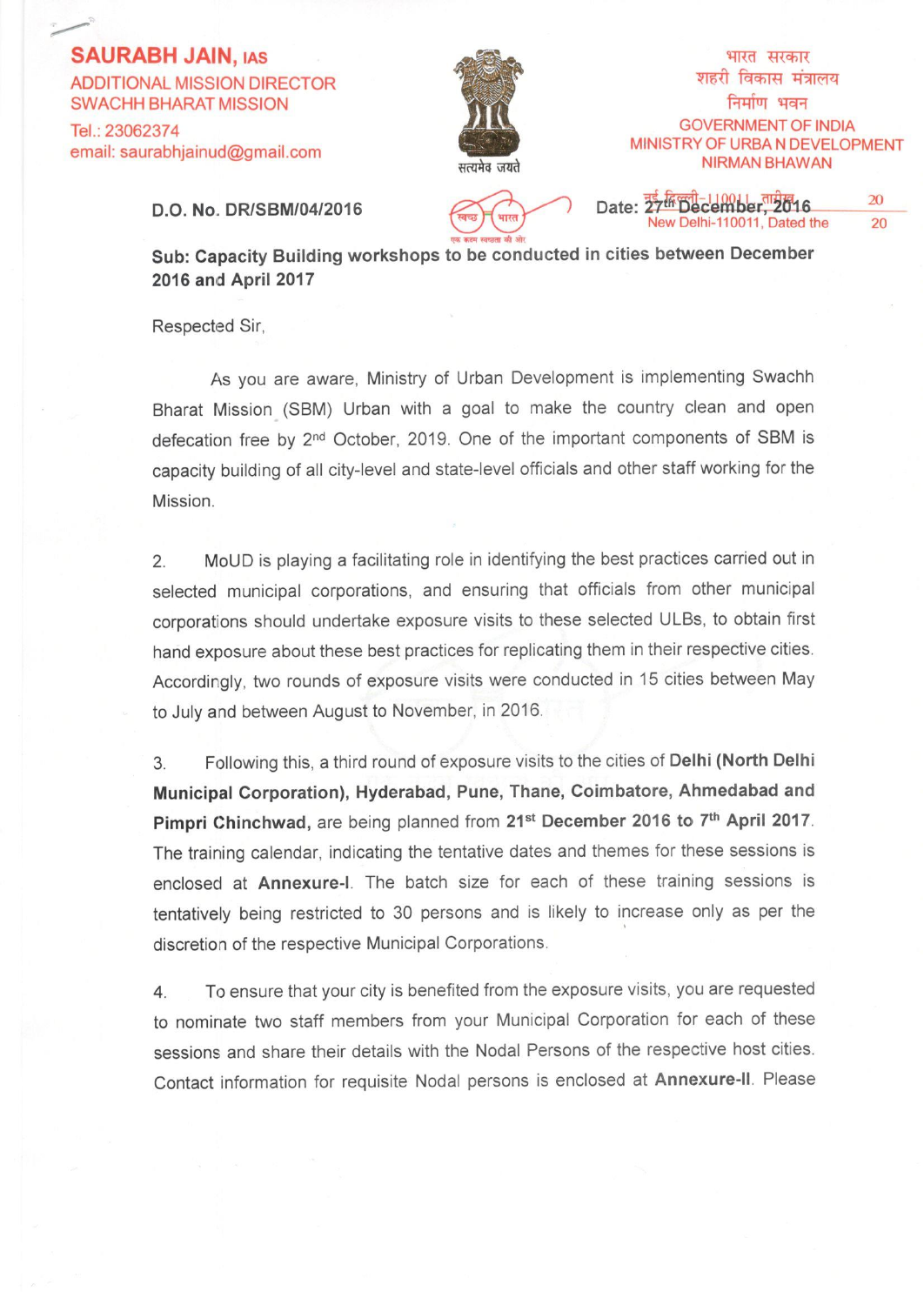note that participants will be selected by the host cities on a first come-first served basis.

As this will be a peer to peer learning program, the boarding and lodging of the 5. participating cities can be met from the respective capacity building funds of the nominating cities. All participants must prepare a report on the session that they attended and share the same with their city. For further queries, you may kindly contact Mr. Pravin Bhardwaj from the PMU at +91 9818824258 or email at sbmurban.moud@gmail.com.

I look forward to your cooperation in making this program a success.

With regards,

Yours sincerely,

 $27.12.16$ 

(Saurabh Jain)

To:

Municipal Commissioners, 500 cities Mission Directors, all States/UTs

Copy to: PS to Joint Secretary (SBM) **JA CPHEEO** Section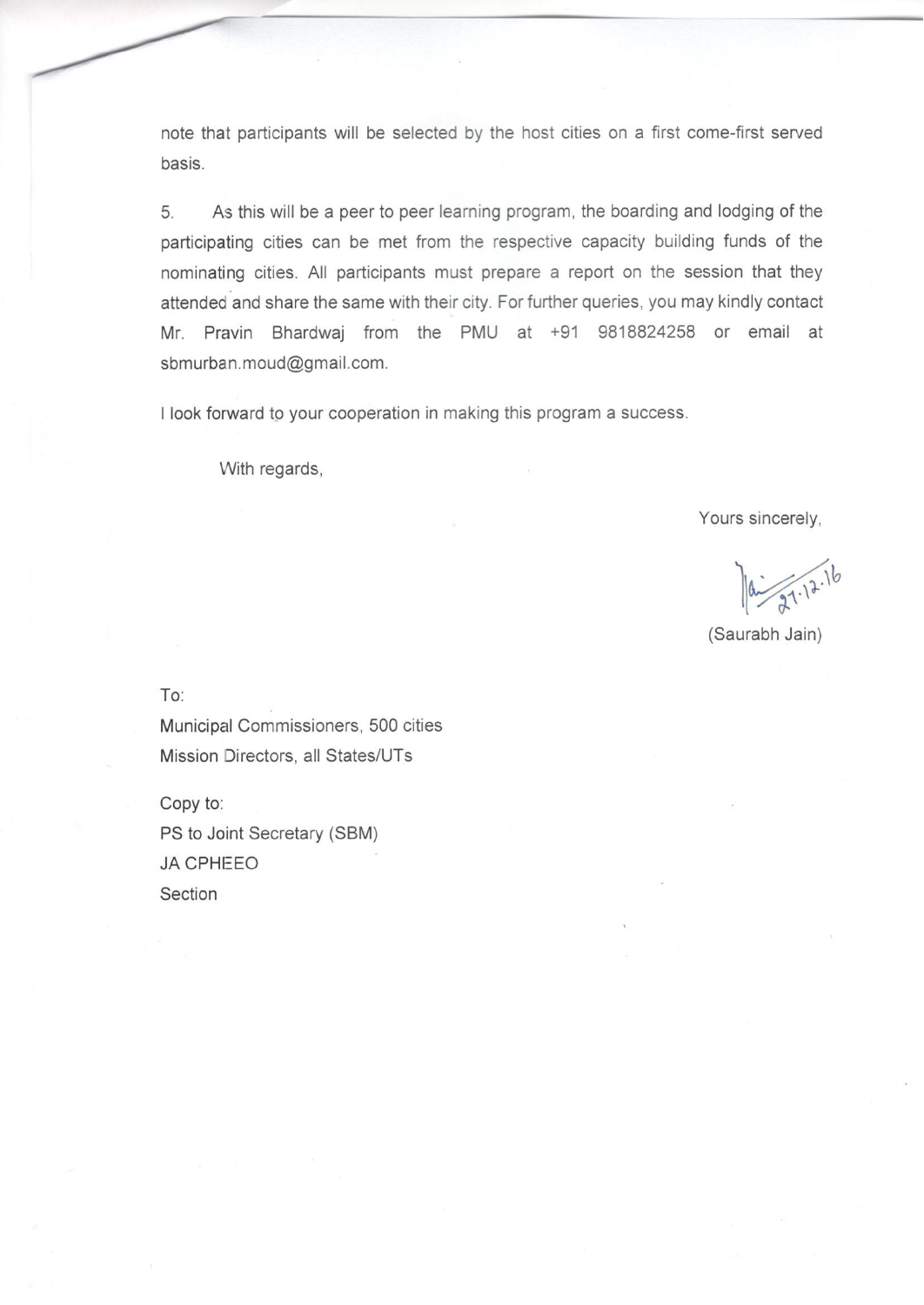**Annexure I**

## **Exposure Workshops Calendar (Dec 2016 – Apr 2017)**

| <b>S. No.</b> | <b>Initiative/Case Studies</b>                                                                          | <b>City</b>                                       | <b>Cities</b>     | Date & Month        | <b>PMU</b>            |
|---------------|---------------------------------------------------------------------------------------------------------|---------------------------------------------------|-------------------|---------------------|-----------------------|
| 1             | <b>Burari Construction &amp; Demolition</b><br>(C&D) Waste Recycling Plant,<br>Delhi                    | North Delhi<br><b>Municipal Corporation</b>       | <b>All Cities</b> | 21 December<br>2016 | Pravin Bhardwaj       |
| 2             | IEC Activities – Best practices &<br>innovative approaches in GHMC                                      | Greater Hyderabad<br><b>Municipal Corporation</b> | <b>All Cities</b> | 27 January 2017     | Saurabh Kumar         |
| 3             | Mainstreaming Waste Pickers in<br><b>SWM</b>                                                            | Pune<br><b>Municipal Corporation</b>              | <b>All Cities</b> | 10 February 2017    | Aditi Sharma          |
| 4             | Thane Municipal Corporation -<br><b>Integrated Solid Waste</b>                                          | Thane<br><b>Municipal Corporation</b>             | <b>All Cities</b> | 27 February 2017    | Shreya Juneja         |
| 5             | <b>Engaging Social Entrepreneurs in</b><br>Door to Door Collection of MSW in<br><b>CCMC Wards (SWM)</b> | Coimbatore<br><b>Municipal Corporation</b>        | <b>All Cities</b> | 10 March 2017       | Dr.<br>Saktheeswaran  |
| 6             | Ahmedabad Effort to become<br>Open Defecation free (ODF)                                                | Ahmedabad<br><b>Municipal Corporation</b>         | <b>All Cities</b> | 24 March 2017       | Omendra<br>Srivastava |
| 7             | SWM in Pimpri Chinchwad                                                                                 | Pimpri Chinchwad<br><b>Municipal Corporation</b>  | <b>All Cities</b> | 7 April 2017        | Ditsa Roul            |